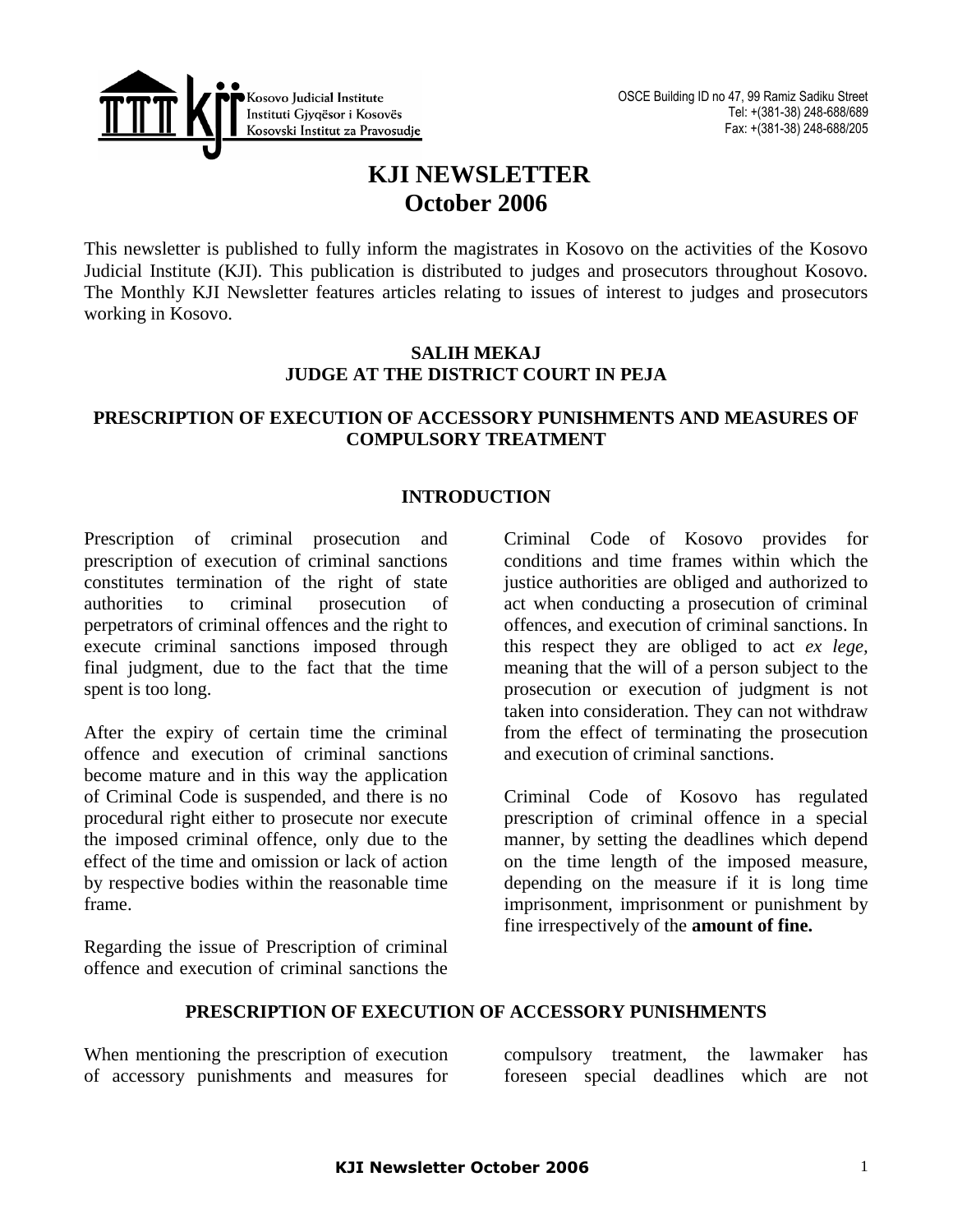



influenced by the time frame of the accessory punishment imposed through a final decision.

It is notable that according to Article 54 of CPCK the accessory punishments may only be imposed joined with principal punishments and alternative punishments, but not as special punishments, except the punishment of fine which may also be imposed as principal punishment alone and also as accessory punishment joined with principal or alternative punishments.

One special thing about the provisions of Article 93 of PCCK which regulates the issue of prescription of accessory punishments and measures of compulsory treatment is that these measures, except the punishment of fine which has the same deadline of prescription as well as the cases when this punishments are imposed as principal punishments, special deadlines have been foreseen for them which don't share the fate of deadlines of the principal punishments.

There are some situations in which the principal punishment has been imposed jointly with the accessory punishments and the deadline of prescription of the principal punishment is shorter than the deadline of prescription of the accessory punishment and vice versa.

Another special of the prescription of the execution of accessory punishments, with exception of the punishment of fine, is that the deadline of prescription of the accessory punishments is sometimes consistent with the deadline of the accessory punishment, but sometimes these deadlines don't match. This indicates that if an accessory punishment of prohibition to exercise functions in the public administration or public service for five years pursuant to Article 56 par 1 PCCK was imposed on a perpetrator of a criminal offence than this deadline is absolutely consistent with the deadline of prescription of this punishment, but in a case when the accessory punishment of waiving the right to be elected from Article 55 is imposed, than the deadline of prescription of this accessory punishment is longer than the deadline of the punishment which may be imposed, because such an offence can not be imposed for a period which exceeds thee years.

When speaking about the prescription of accessory punishments as in Article 54 par 2 of PCCK, with exclusion of punishment of fine, pursuant to Article 93 par 2 of PCCK the deadline of prescription is five years from the day when the judgment becomes final, irrespectively of the time-length of the punishment defined in the judgment.

## **THE DEADLINE FOR OF PRESCRIPTION OF THE ACCESSORY PUNISHMENTS**

An important issue that it is worthwhile to treat is the moment when the deadline of prescription of accessory punishments starts, Except the punishment of fine, seizure of an item, which start to count from the day, when the judgment for imposing them becomes final, irrespectively on what was the punishment for which the perpetrator was tried.

Pursuant to Article 93 par 2 of PCCK the deadline of prescription of accessory

punishments is five years from the day when the judgment for imposing these punishments becomes final. However since the punishments foreseen in Article 54 par 2 item 2, 3, 4, 5, 6 and 9 of PCCK, according to Article 62 par 2 may be executed only after heaving served the imprisonment punishment than the deadline of prescription does not start from the day when the judgment becomes final, because the accessory punishment enters into force after serving the principal punishment, and the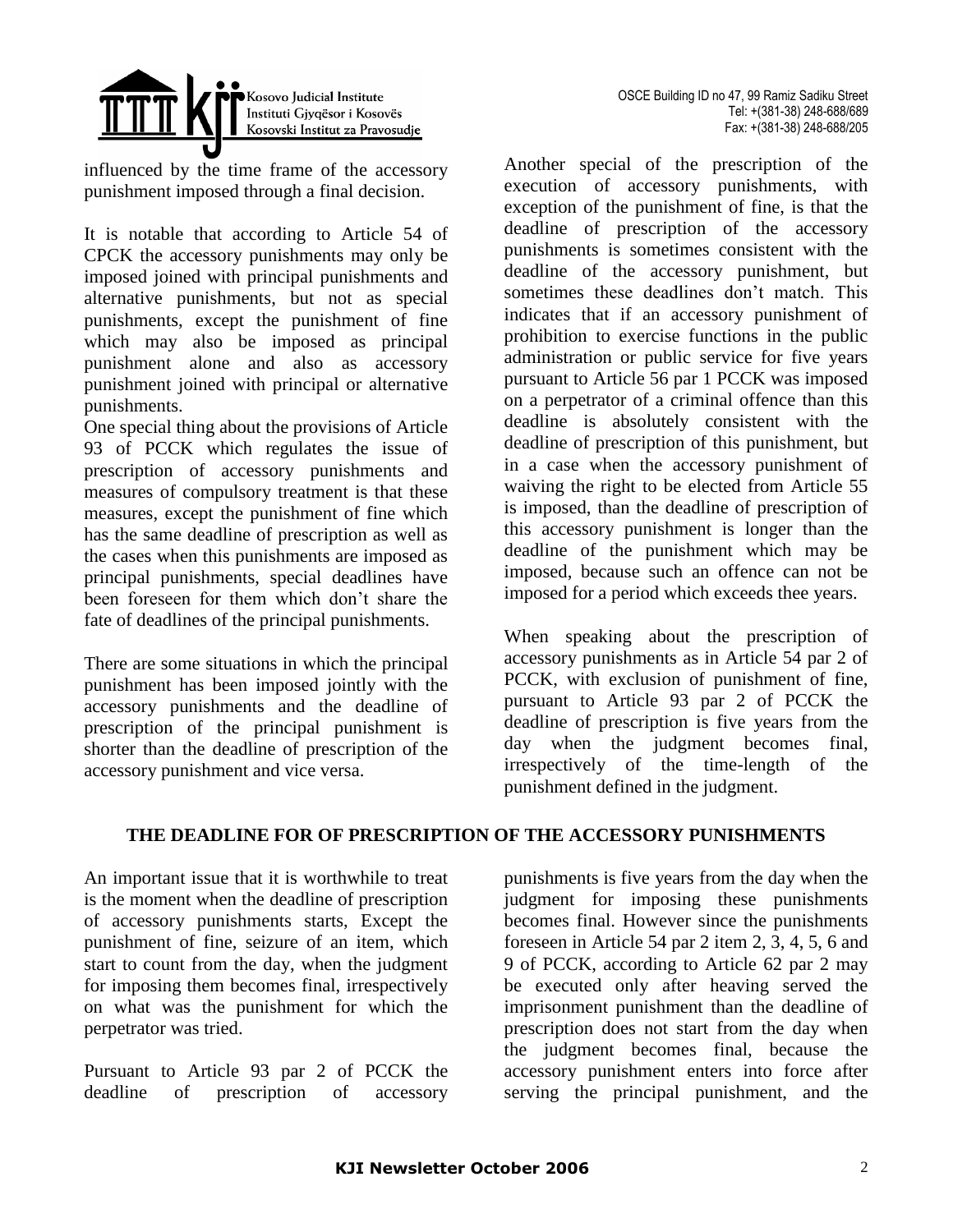

prescription should start to count from that date and if this deadline expires the accessory punishment can not be executed. Usually the judgment for imposing accessory punishments defines that the accessory punishment shall be executed after the principal punishment is served.

It is problematic to set the date when the deadline starts to count, because if a person has been punished with five years of imprisonment punishment and if the person is serving the sentence, but was released in the meantime as a result of mitigation of punishment or amnesty, I think that the deadline should start to count from the day when a person was released from the imprisonment punishment, not from the day of expiry of the punishment imposed through judgment this is also indicated in the provisions of Article 63 par 3of PCCK which states in part that the execution of accessory punishment starts after serving the imprisonment punishment.

As stated above this applies only for the accessory punishments which have been imposed together with long term imprisonment not for the other punishments, such as suspended sentence and punishment of fine because in these cases the deadline of prescription starts to count from the day when the judgment becomes final.

The special case would be if the accessory punishment is imposed together with the alternative punishment of semi-liberty. It is hard to indicate when does the execution of accessory punishment start and what is the date when the prescription of accessory punishment starts the situation is like this because during the day the person conducts different every-day activities and spends one part of a day in prison. It is my view that we should treat such case as exclusion and the deadline of prescription should be calculated from the day when the judgment becomes final. And not from the moment of serving the sentence as it is the case when the accessory punishments are imposed together with imprisonment punishment. If a person was punished with semi-liberty because of commission of a criminal offence of endangering the public traffic, after the court found that a person is employed and supports the family, the court ordered that he should work during the day, whereas during the night he shall serve the sentence, but jointly with this punishment he was also imposed an accessory punishment prohibition to drive for three years, than I consider that in this case accessory punishment could be executed from the day when the judgment becomes final, irrespectively if the person is serving the semi-liberty sentence or not. This punishment although imposed as imprisonment punishment, only a part of it is executed during the day and it therefore differs from the imprisonment punishment.

## **PRESCRIPTION OF IMPLEMENTATION OF MEASURES FOR COMPULSORY TREATMENT**

With respect to prescription of compulsory treatment, I think that the law is very clear and these measures can not be executed after the expiry of deadline of three years from the day when the judgment for imposing this measure becomes final, irrespectively if we are dealing with a measure for compulsory treatment, with imprisonment or liberty related measure such as the ones provided for in Article 4 and 5 of Regulation no. 2004/34 on the criminal procedure which involves perpetrators with mental disorder. In cases when such a measure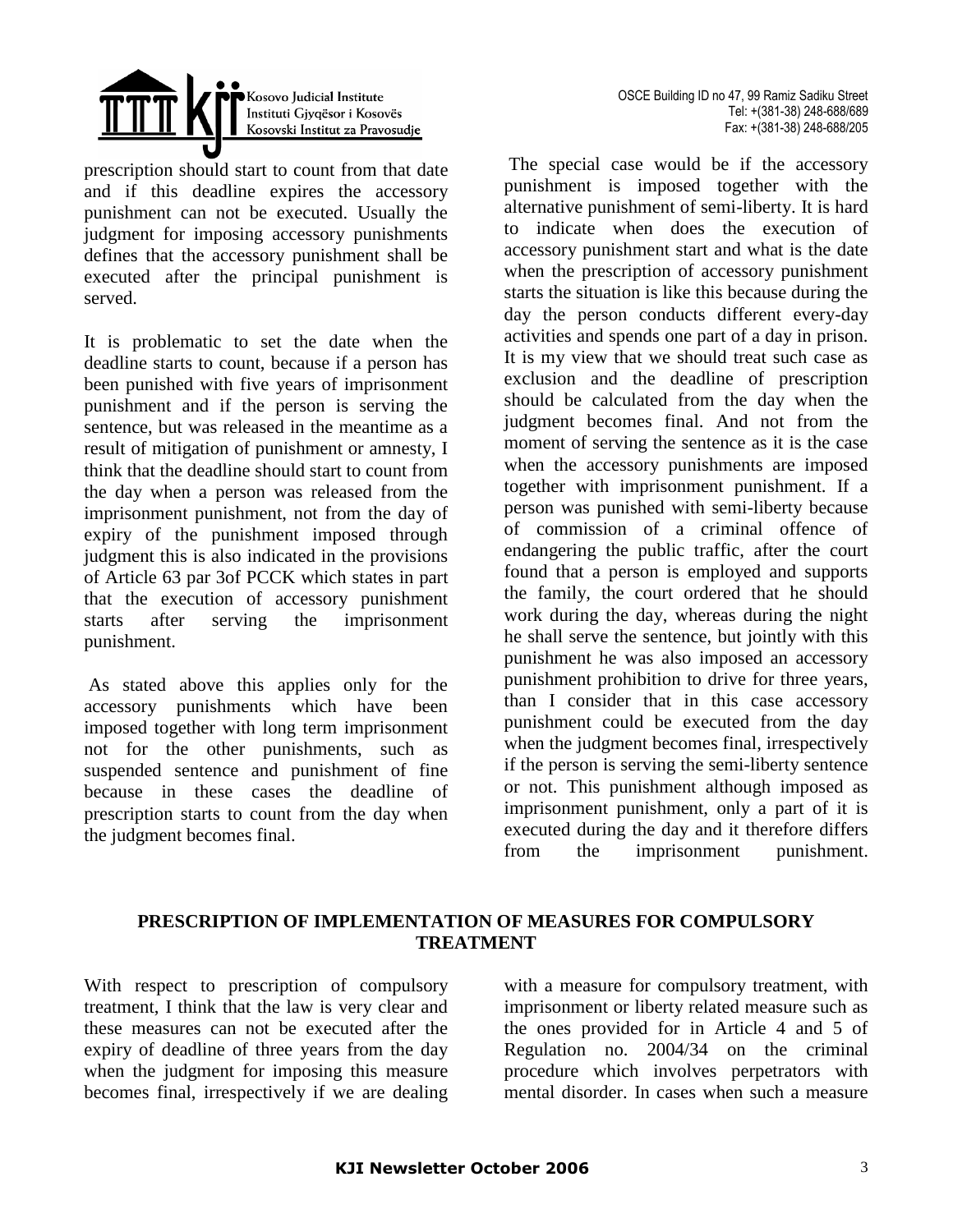

is imposed jointly with the imprisonment punishment, than this measure should in principle be executed before the principal punishment and it is calculated in the imposed punishment and therefore there is no reason why

OSCE Building ID no 47, 99 Ramiz Sadiku Street Tel: +(381-38) 248-688/689 Fax: +(381-38) 248-688/205

one should wait for the execution of these measures and the time of initiation of prescription deadline for these measures is very clear.

## **SUSPENSION AND TERMINATION OF EXECUTION OF ACCESSORY PUNISHMENTS AND MEASURES OF COMPULSORY TREATMENT**

The provisions of Article 93 do not envisage the conditions for suspension and termination of the deadline of prescription in a special manner, It is my view that the provisions of Article 94

should be applied *mutatis mutandis* when speaking about he prescription of execution of accessory punishments, irrespectively of the nature and purpose of these punishments.

## **Forthcoming events November 2006**

Practical skills training: Simulation of a trial

#### *Target group: Civil Judges*

KJI will organize a practical simulation of a trial for civil judges of Prishtina region. A problematic case from the court practice has been selected for this purpose. This case will encourage participants to discuss the problems which are related to the case and everyday court practice.

*Planed date: 02 November 2006* 

### Seminar, European Convention on Human Rights

*Target group judges and prosecutors of Prizren Region* 

KJI will continue its trainings on the European Convention of Human rights, this time in Prizren Region. This will be a two day session which aims to give a detailed overview on the implementation of provisions of Article 5 and 6 of the Convention, with the purpose of increasing the professional knowledge of judges and prosecutors in Kosovo on the case law of the European Court of Human Rights. Eight national trainers, judges and prosecutors who

are certified by the Council of Europe will act in the capacity of trainers in this session.

*Planed date: 03 and 04 November 2006.*

Workshop: Protection of victims of trafficking in human beings

*Target group: Judges and Prosecutors* 

The main purpose of this workshop is to present and analyze the problems in the court practice, especially the measures for prevention of this phenomena, protection and rights of victims in the criminal procedure etc.

*Planed date: 07 November 2006*

# Seminar for lay judges in Gjilan region

## *Target group: Lay judges*

Based on its mandate and within the framework of organization of trainings for lay judges in the regions of Kosovo KJI will organize a seminar for lay judges in the Gjilan region. The training will focus on the practical aspects of development of criminal and civil procedures in which the role of lay judge is significant, the